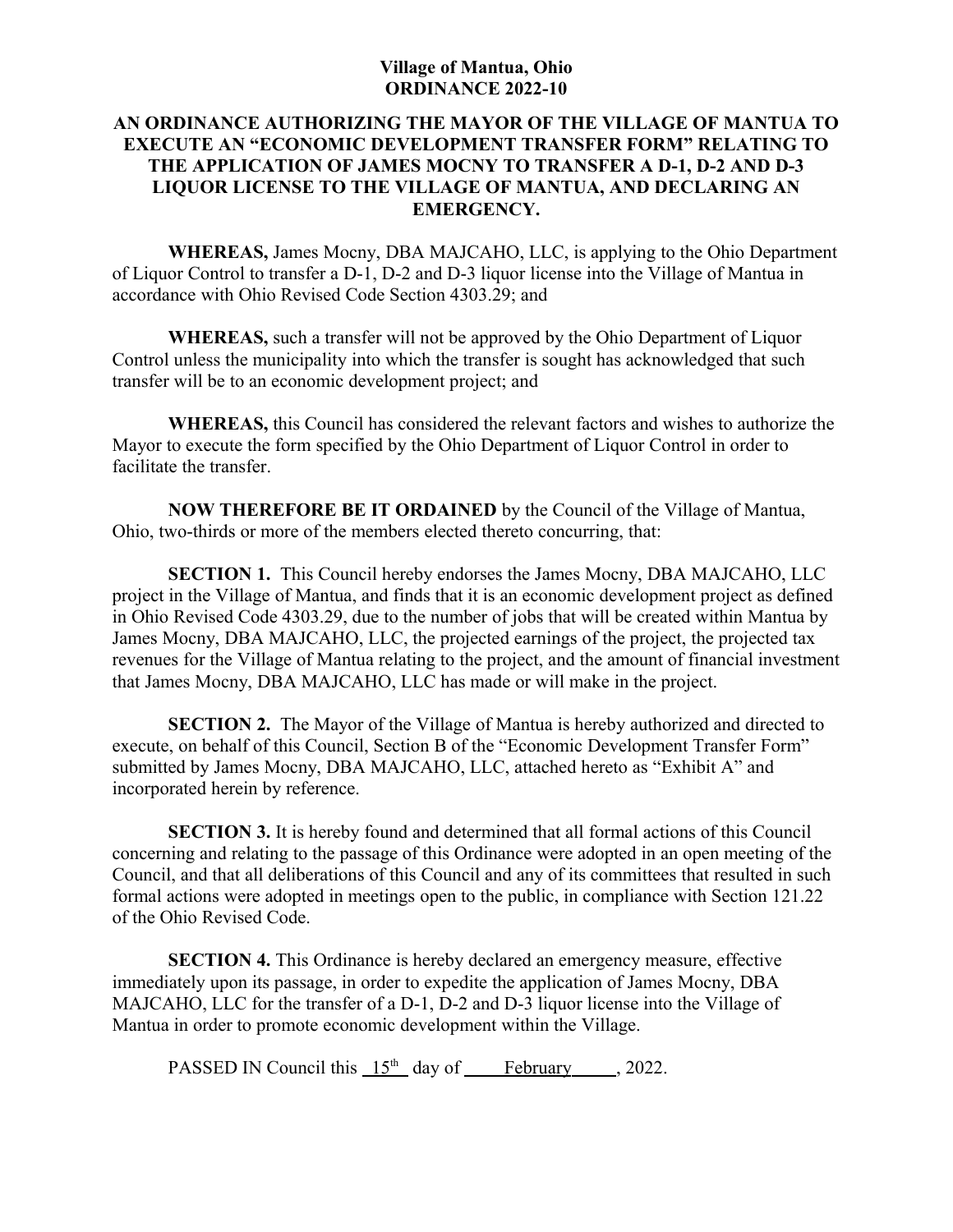## **Village of Mantua, Ohio ORDINANCE 2022-10**

# ATTEST:

Linda Clark, Mayor Teresa Criblez, Fiscal Officer

I hereby certify the above Ordinance was posted at the five (5) public notice locations in the Village of Mantua, Ohio, on the \_\_\_\_\_ day of February , 2022.

Approved as to Legal Form:

Teresa Criblez, Fiscal Officer

Michele Stuck, Solicitor